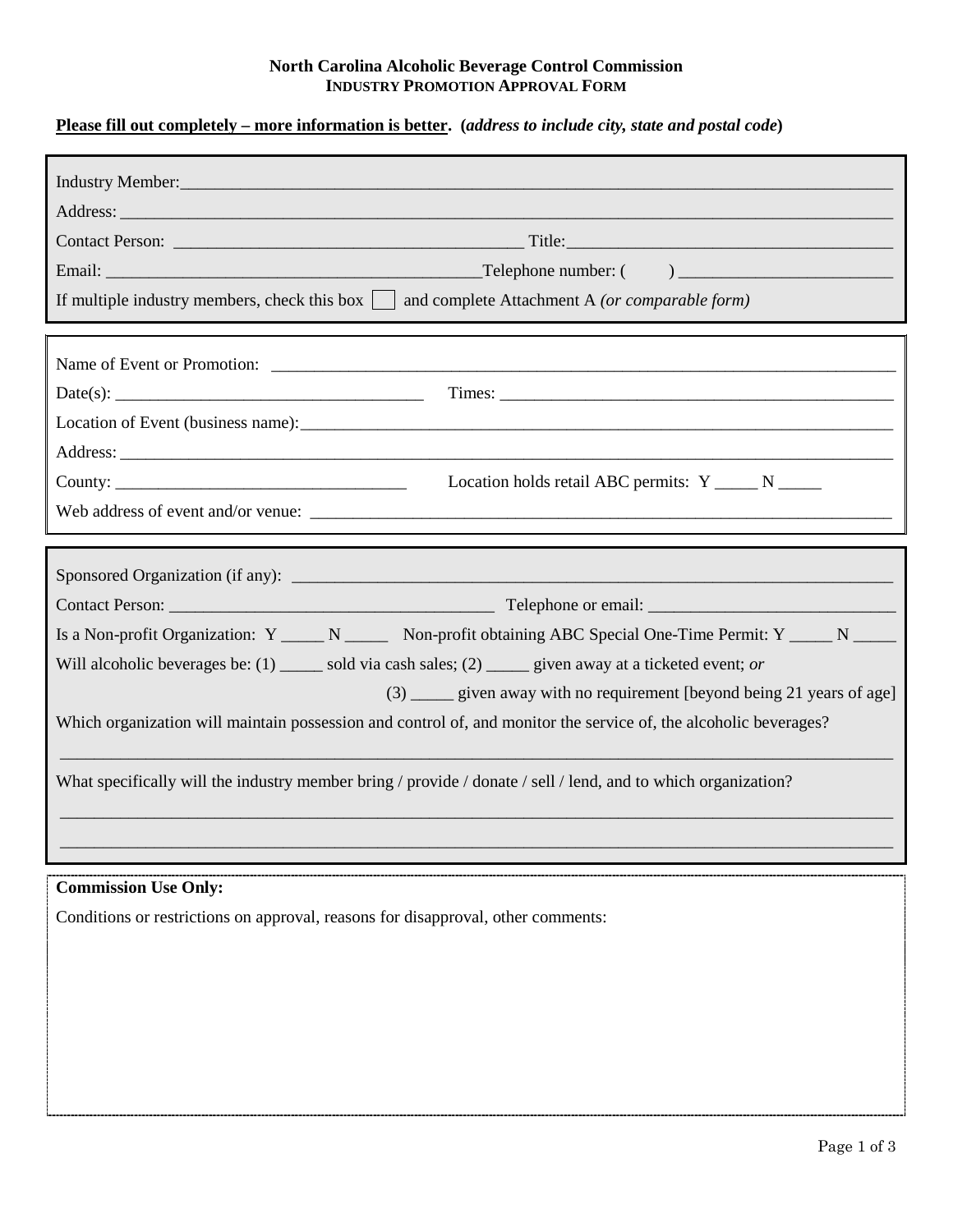| Date:                                                                                                                            |
|----------------------------------------------------------------------------------------------------------------------------------|
|                                                                                                                                  |
|                                                                                                                                  |
| Describe advertising / promotional materials (include examples or photographs if possible), the location of said materials       |
| and which organization will pay for each of the materials (to include, but not limited to, banners, aerials, inflatables, signs, |
|                                                                                                                                  |
|                                                                                                                                  |
|                                                                                                                                  |
|                                                                                                                                  |
|                                                                                                                                  |
| List other co-sponsors, supporters, participants (use additional sheets if necessary or attach promotional materials)            |
|                                                                                                                                  |
|                                                                                                                                  |
|                                                                                                                                  |
|                                                                                                                                  |
|                                                                                                                                  |
|                                                                                                                                  |
| <u> 1989 - Johann Barn, amerikan besteman besteman besteman besteman besteman besteman besteman besteman besteman</u>            |

Please provide any additional information not discussed above: